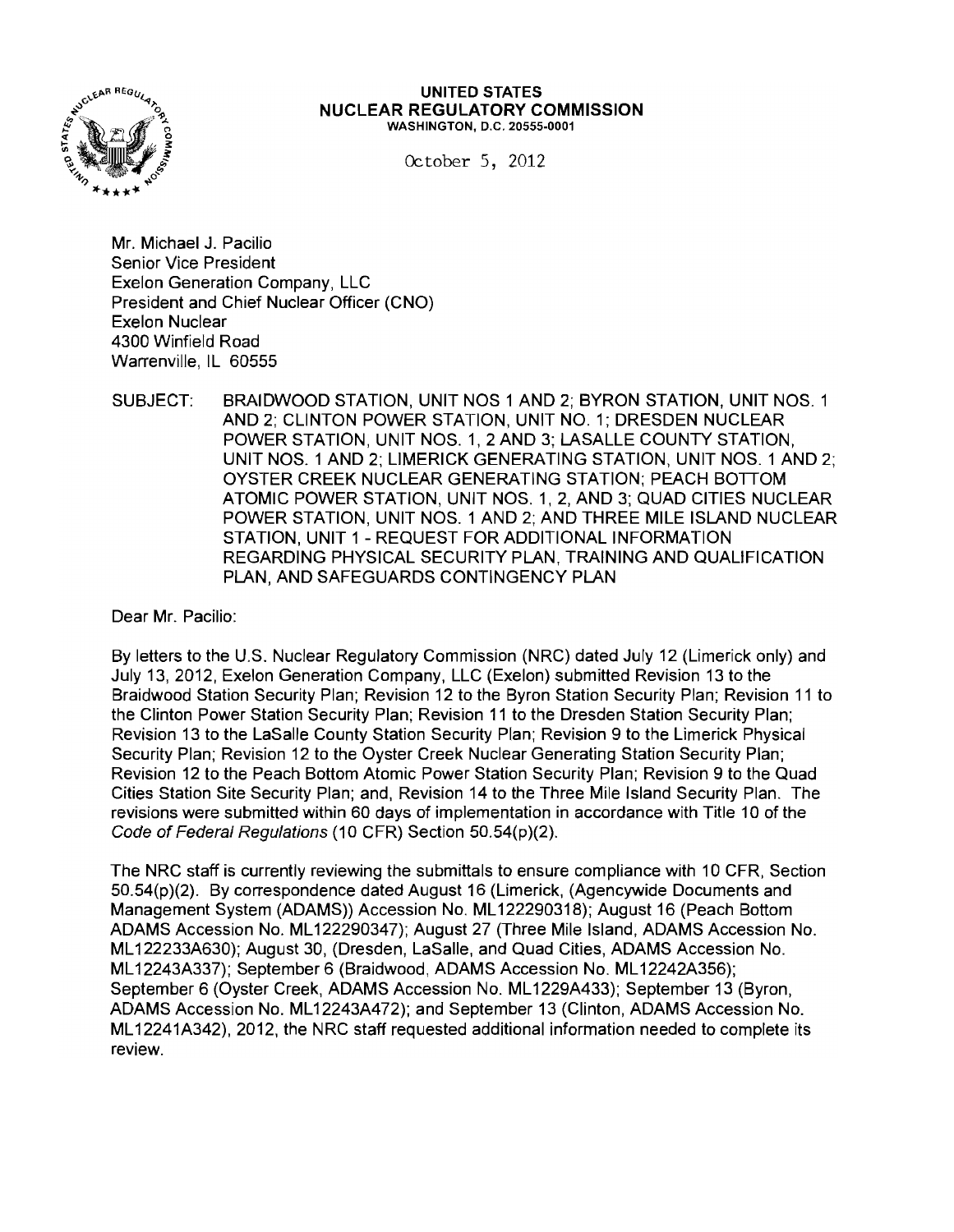M. Pacilio  $-2-$ 

By separate letters to the NRC dated September 14, 2012, Exelon submitted responses to the Peach Bottom and Limerick requests for additional information. Preliminary review of these responses showed that the specific questions for information and descriptions, likely to be safeguards information, were not answered and there was not enough information to determine if compliance with regulation 10 CFR Section 50.54(p)(2) was met.

During a discussion with your staff on September 18, 2012, the NRC staff confirmed that providing safeguards information, in response to the requests, is expected because it is similar to the information in the security plans that describe how the regulations are applied and allow a determination whether those regulations are being met. This letter supersedes the response dates that were requested in the NRC letters identified above. Your staff agreed to provide a response by November 19, 2012. The specific requests for information remains as stated above.

If circumstances result in the need to revise the requested response date, please contact me at (301) 415-6066.

Sincerely.

Joel S. Wiebe, Senior Próject Manager Plant Licensing Branch 111-2 Division of Operating Reactor Licensing Office of Nuclear Reactor Regulation

Docket Nos. STN 50-456, STN 50-457, STN 50-454, STN 50-455, 50-461, 50-237, 50-249, 50-373, 50-374, 50-352,50-353, 50-219, 50-277,50-278, 50-254, 50-265, and 50-289

cc: Distribution via Listserv